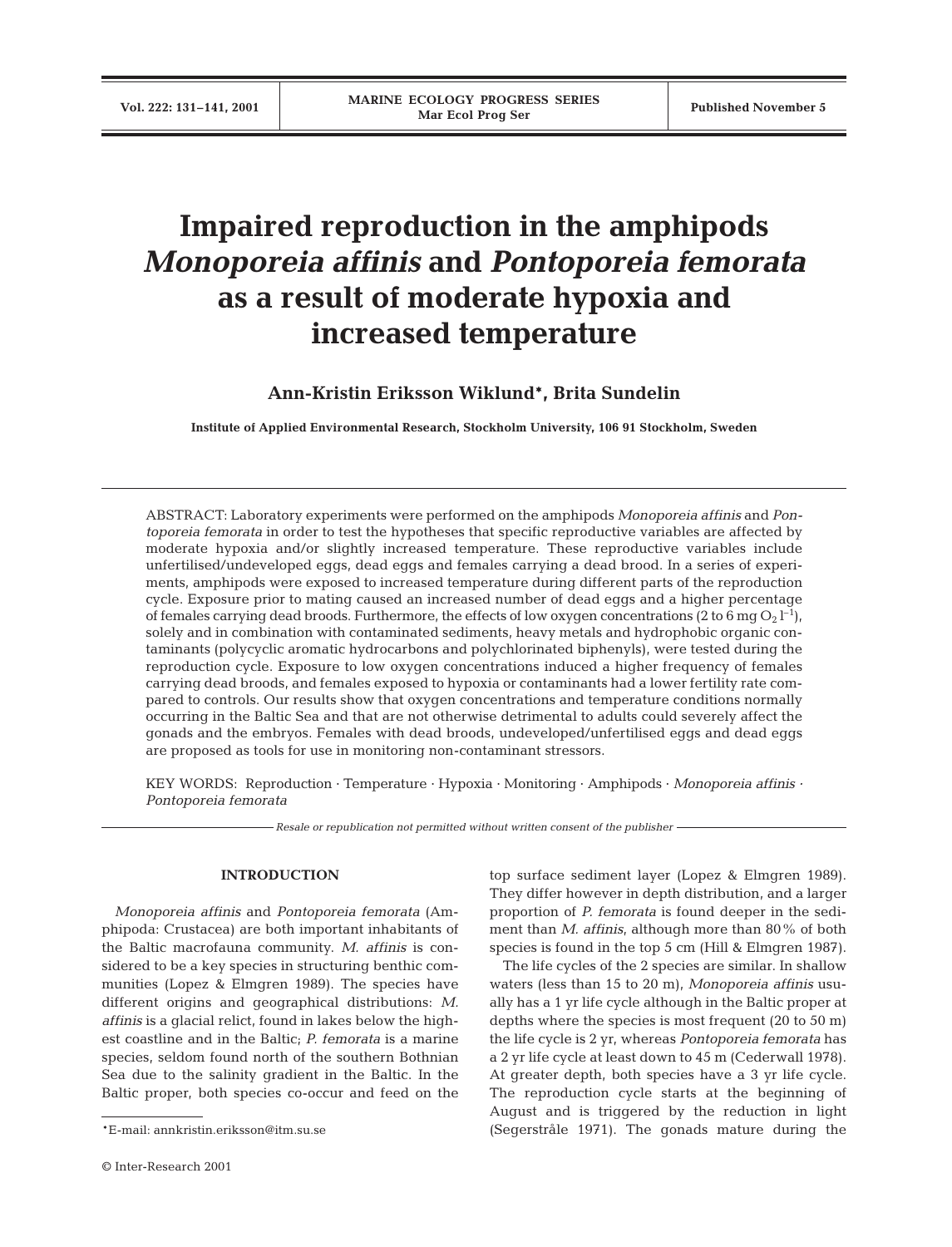autumn and mating starts in the beginning of November, after which males die within some weeks (Sundelin & Eriksson 1998). However, deviations from the seasonal reproduction cycle have been observed for both species. Sexually mature adults, both male and female, have been noticed at times other than the normal reproduction season (Eriksson et al. 1999).

Several studies in contaminated areas have demonstrated the usefulness of *Monoporeia affinis* reproduction variables in monitoring effects of xenobiotics in the field (Elmgren et al. 1983, Sundelin & Eriksson 1998). The embryonic development of the amphipod was found to be particularly sensitive to exposure to various contaminants and the frequency of malformed embryos is used as a biomarker in the Swedish National Monitoring Programme for monitoring effects of contaminated sediments. Besides malformed embryos, other deviations from normal development have been observed, i.e. unfertilised/undeveloped and dead eggs and embryos, and females with dead broods in their marsupium (brood chamber) (Sundelin & Eriksson 1998, Andersson et al. 1999). However, these variables were not correlated with pollution gradients in industrial recipients (Sundelin & Eriksson 1998).

The occurrence of dead eggs and females carrying dead broods is more common in the Baltic proper, than in Bothnian Bay (Andersson et al. 2000). Due to higher eutrophication level, hypoxia and hydrogen sulphides occur more frequently in the Baltic proper sediments than in those of the Bothnian Sea (Andersson et al. 2000, Kajrup 2000). Thus, we hypothesise that dead eggs and females carrying a dead brood result mainly from hypoxia and not from contaminants. We also have indications that unfertilised/undeveloped eggs are more common following autumns with higher water temperatures (unpubl. data). In a series of experiments, we examined the effect of natural environmental variables such as temperature and oxygen on different reproductive processes. The aim was to: (1) de-



Fig. 1. Temperature of incoming water in flow-through microcosm used in experiments

velop tools for monitoring the effects of natural environmental as well as climate variables, and (2) evaluate the possibility of differentiating anomalies caused by stressors such as hypoxia from those caused by contaminants.

## **MATERIAL AND METHODS**

**Sampling and experimental set-up.** Experiments were performed in the flow-through microcosm system described by Sundelin (1983). Briefly, the microcosm system consists of 2 l Ehrlenmeyer flasks (bottom area  $227 \text{ cm}^2$ ). The water inlet is placed below the outlet to produce a natural flow of water and to minimise gradients. The flasks were wrapped in green plastic to simulate the wavelength *in situ*, and a timer regulated light to natural day-length. The incoming water from 37 m depth (salinity 7‰) was filtered through a 280 µm net to avoid predator larvae, and followed the natural seasonal regime (Fig.1). The amphipods were prevented from surface contact by fine nets (mesh size 0.25 mm) below the water surface. The temperature *in situ* has been yearly monitored since the early 1980s. Variation at this depth is very small between years, and follows the same pattern every year. Between 1992 and 1999 the average temperature in the area at 40 m depth in September has been  $5.7 \pm SD$  1.2°C and in October 5.8 ± SD 1.4°C (SHARK database: Swedish Meteorological and Hydrological Institute, Västra Frölunda).

The sediment and amphipods *Monoporeia affinis* and *Pontoporeia femorata* used in the experiments were collected with a benthic sled (Blomqvist & Lundgren 1996) at a reference site near the Askö Laboratory, a Stockholm University field station in the northern Baltic proper. At this site, background levels of both metals and organic contaminants in sediment and amphipods have been recorded (Sundelin & Eriksson

> 2001). Amphipods were carefully collected after sieving the sediment through a 1.0 mm net, and immediately transferred to containers with cool water (4°C) for further transport to the laboratory. The amphipods were sorted according to species and year-classes (separated by size). To exclude larvae of amphipod predators the sediment was sieved through a 0.5 mm net.

> **Biological variables.** The adults and embryos were examined in regard to different aberrations (Table 1) from normal development according to Sundelin & Eriksson (1998). Variables studied for females were fertilisation success, fe-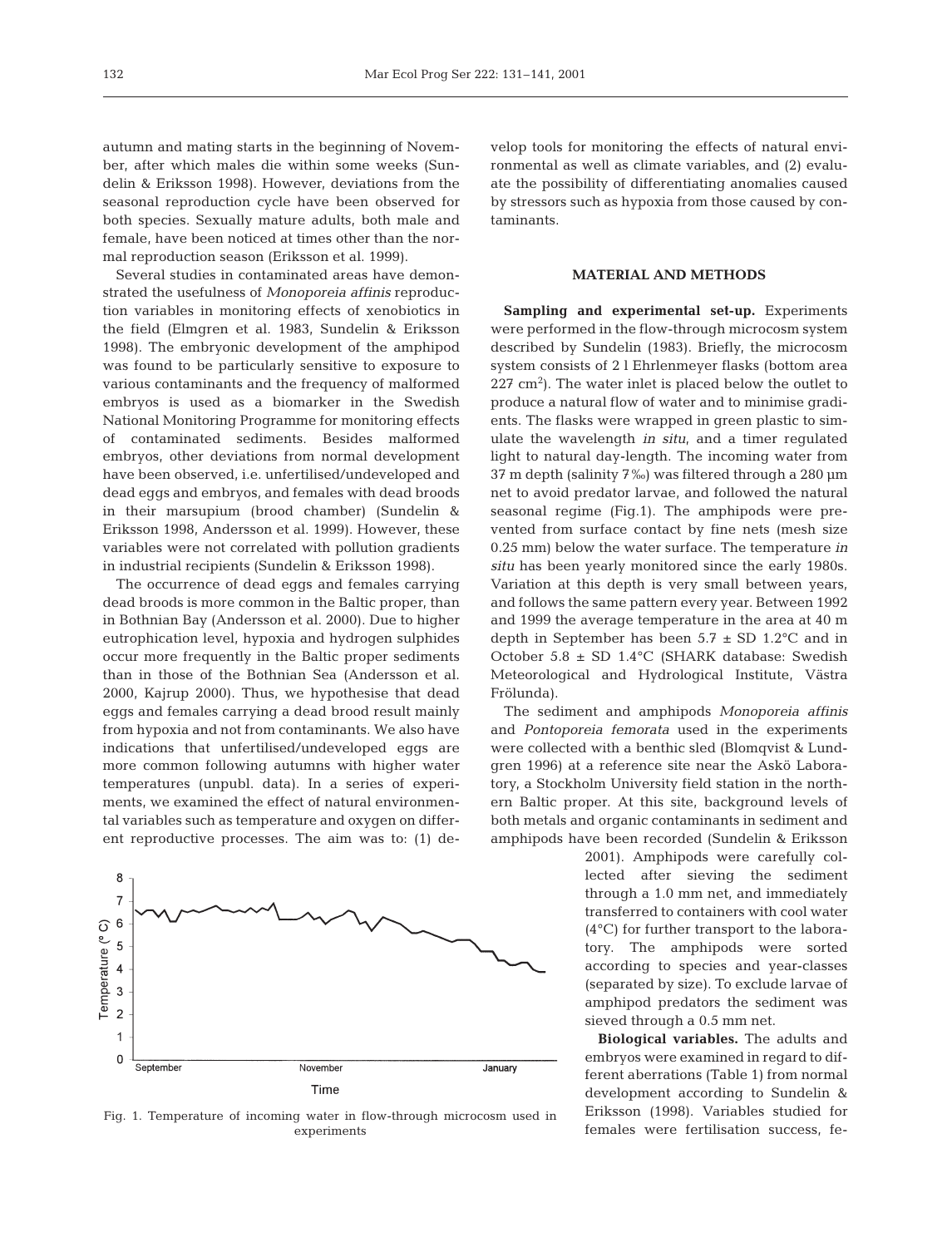| I<br>$\sim$ |  |
|-------------|--|
|             |  |

| Variable                                     | Explanation                                                                                                                                                                                            |
|----------------------------------------------|--------------------------------------------------------------------------------------------------------------------------------------------------------------------------------------------------------|
| Fecundity                                    | Eggs per female                                                                                                                                                                                        |
| Fertilised females                           | Females carrying fertilised eggs in<br>brood pouch                                                                                                                                                     |
| Females with<br>dead brood                   | Females, carrying fat residue in<br>brood pouch consisting of decom-<br>posing, dead, and unfertilised eggs.<br>Residue is homogenous cell mass, in<br>which single eggs are no longer<br>identifiable |
| Developmental<br>stage                       | Embryo development, divided<br>into 9 arbitrary stages, from newly<br>fertilised egg to hatched juvenile                                                                                               |
| Malformed egg                                | Fertilised egg showing different<br>types of aberrations                                                                                                                                               |
| Unfertilised/<br>undeveloped egg<br>Dead egg | Eqq that is unfertilised or has<br>ceased to develop before gastrulation<br>Dead egg that has not decayed<br>and is thereby still countable                                                            |

Table 1. *Monoporeia affinis* and *Pontoporeia femorata*. Female reproductive variables and embryo variables

cundity (eggs/female), and dead brood. Developmental stage and percentage of malformed embryos, unfertilised/undeveloped eggs, dead eggs and dead embryos were recorded (for further details see Sundelin & Eriksson 1998).

**Temperature experiments (Expts 1 and 2).** Two experiments were carried out to examine the effect of increased temperature on reproduction. To each aquarium we added 400 ml of sediment (water content 70%) and 50 sub-adult amphipods  $(1+ yr)$ . A sex ratio of 1:1 was expected (Segerstråle 1937); this has been checked regularly by the authors over several years (1985 to 2000, unpubl. data). To increase the water temperature, test aquaria were supplied with water from tanks equipped with a heater and a thermostat; temperatures in the aquaria and tanks were checked daily. Expt 1 started in early September, during the period of gonad maturation, and was terminated in November, when mating occurs. Expt 2 started at the same time in September, but was terminated in January when embryogenesis has lasted for about 2 mo. Expt 1 was performed on *Monoporeia affini*s, while Expt 2 included both *M. affinis* and *Pontoporeia femorata*.

Expt 1 included 10 replicates for each of 3 experimental conditions: (1) control (temperature of incoming water unchanged), and temperature raised by (2) 3.2°C and (3) 5.4°C. After termination of the experiment in November, the number of fertilised and unfertilised females in each microcosm was counted.

Expt 2 comprised 3 series: (1) control, in which incoming water followed the natural temperature regime; (2) temperature of incoming water raised during gonad maturation, before mating; (3) temperature raised after the mating period, i.e. during embryogenesis. The temperature was increased by  $3.2 \pm 0.2$ °C. Each series included 5 replicates.

**Oxygen experiment (Expt 3).** Decreased oxygen concentrations were tested in combination with contaminated sediments, resulting in 4 series: (1) control, high oxygen concentration; (2) low oxygen concentration; (3) low oxygen concentration in combination with contaminated sediment; (4) high oxygen concentration in combination with contaminated sediment. To each aquarium we added 400 ml of sediment (water content  $70\%$ ) and 50 sub-adult amphipods  $(1+yr)$ , and 5 replicates of each series were included. The experiment was only performed on *Monoporeia affinis*, due to low abundance of *Pontoporeia femorata* in the field, which caused collecting difficulties. The experiment started in September and ended in January.

Low oxygen concentrations were generated by lowering the incoming water-flow to the microcosms from 50 ml min<sup>-1</sup> in controls to 8 ml min<sup>-1</sup> in the experiments. The original oxygen concentration  $(8 \text{ mgO}_2 \text{ l}^{-1})$ was gradually reduced over 2 wk by lowering the water flow. The average oxygen concentration in the low oxygen incubation series was  $3.6 \pm 1.3$  (SD) mgO<sub>2</sub>  $l^{-1}$ , ranging from 2 to 4.5 mg O<sub>2</sub>  $l^{-1}$  (2 to 6 mg O<sub>2</sub>  $l^{-1}$ when the first weeks of acclimation are included). Oxygen concentration in the high-oxygen series ranged from 7.5 to 11 mg  $O_2$   $l^{-1}$  with an average of  $9.7 \pm SD$  1.4 mg $O_2$  l<sup>-1</sup>. This procedure was an attempt to mimic the natural variation *in situ*. The oxygen concentration was measured daily by a portable oxygen meter (WTW Oxi 323-B, Welheim, Germany) according to SS-EN 25813 (SIS 1993a) and SS-EN 25814 (SIS 1993b). In Series 3 and 4, 150 ml contaminated sediment was added to 250 ml control sediment, resulting in the same sediment volume as in the non-contaminant series. Contaminated sediment formed the surface sediment layer, where amphipods feed. This sediment was collected from Stockholm harbour and was contaminated by trace metals and persistent hydrophobic contaminants, e.g. polycyclic aromatic hydrocarbons (PAHs) and polychlorinated biphenyls (PCBs) (for details see Sundelin & Eriksson 2001). Toxicity of the settling sediment material and sediment at sampling site has been shown by Ishaq et al. 1999 and Sundelin & Eriksson 2001).

**Statistical evaluation.** Data from Expts 1 and 2 were evaluated by a 2-way analysis of variance, with temperature and species as factors. Data from Expt 3 were analysed by analyses of variance followed by a Dunnett post hoc procedure. The analyses were based on mean values per replicate with a logistic transformation,  $log_{10}[x/(1 - x)]$ , applied to the data prior to the analyses. Since low fertilisation in the oxygen experiment resulted in loss of replicates for the embryo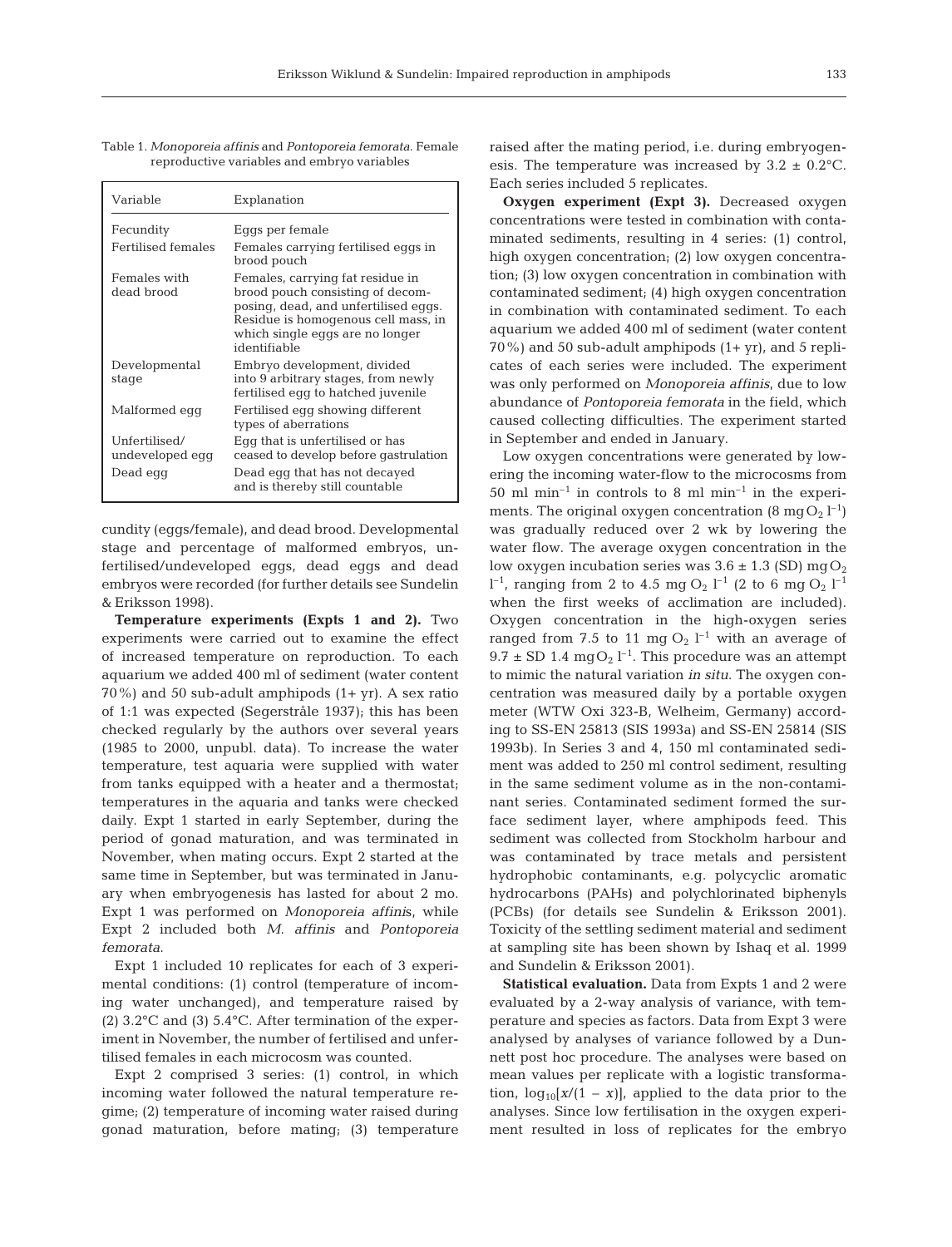

Fig. 2. *Monoporeia affinis.* Expt 1. Percent fertilised females exposed before mating to 3 temperatures: control (temperature unchanged), temperature increased by 3.2°C and temperature increased by 5.4°C. Data are based on mean values of 10 replicates and error bars represent 95% confidence interval

analyses, calculations were based on total number of eggs in each series, and differences between proportions were compared according to Zar (1984, p. 400–404). For multiple comparisons between control and treatments we used a Dunnett-type post hoc procedure with arcsine-transformed proportions (Zar 1984). In all statistical evaluations, the conventional significance level of  $\alpha$  = 0.05 was applied.

## **RESULTS**

## **Temperature experiments (Expts 1 and 2)**

In Expt 1, the proportion of fertilised females *Monoporeia affinis* decreased significantly with increasing temperature prior to mating (Fig. 2).

Table 2. *Monoporeia affinis* and *Pontoporeia femorata.* Expt 2. Statistical parameters of 2-way ANOVAs. Tests were performed for differences between species (factor = species), for an effect of temperature across both species (factor = temperature) and for a difference in the effect of temperature between the 2 species (factor = species × temperature). In addition, tests were designed to compare the effect of temperature specifically for *Monoporeia affinis* and for these comparisons the magnitude of the effect was also estimated (Est.d.) In *Pontoporeia femorata* large inter-replicate variation, due to low fertilisation success, made the corresponding species-specific comparisons uninformative. ns = not significant

| Dependent variable           | Factor                                                                                                | $\boldsymbol{F}$       | Est.d              | p                                               |
|------------------------------|-------------------------------------------------------------------------------------------------------|------------------------|--------------------|-------------------------------------------------|
| Fertilised females (%)       | Species<br>Temperature<br>Interaction Species × Temperature<br>Control—before<br>Control—after        | 83.14<br>6.37<br>0.15  | 0.55<br>$-0.12$    | < 0.001<br>0.004<br>ns<br>0.006<br>ns           |
| Fecundity                    | Species<br>Temperature<br>Interaction Species × Temperature<br>Control—before<br>Control—after        | 37.45<br>32.27<br>6.48 | 22.31<br>9.08      | < 0.001<br>< 0.001<br>0.006<br>< 0.001<br>0.003 |
| Developmental stage          | Species<br>Temperature<br>Interaction Species × Temperature<br>Control—before<br>Control—after        | 10.87<br>1.47<br>0.36  | $-0.27$<br>$-0.62$ | 0.004<br>ns<br>ns<br>ns<br>0.02                 |
| Dead broods $(\% )$          | Species<br>Temperature<br>Interaction Species × Temperature<br>Control—before<br>Control—after        | 26.43<br>4.75<br>4.88  | $-0.79$<br>$-0.26$ | < 0.001<br>0.02<br>0.02<br>0.02<br>ns           |
| Dead eggs $(\% )$            | <b>Species</b><br>Temperature<br>Interaction Species × Temperature<br>Control—before<br>Control—after | 0.002<br>2.62<br>1.25  | $-1.22$<br>$-0.43$ | ns<br>ns<br>ns<br>0.001<br>ns                   |
| Unfertilised/undeveloped (%) | Species<br>Temperature<br>Interaction Species × Temperature<br>Control—before<br>Control—after        | 4.41<br>1.18<br>0.47   | $-0.88$<br>$-0.58$ | ns<br>ns<br>ns<br>0.04<br>ns                    |
| Malformed $(\% )$            | Species<br>Temperature<br>Interaction Species × Temperature<br>Control—before<br>Control—after        | 21.52<br>2.89<br>1.97  | $-0.27$<br>$-0.29$ | < 0.001<br>ns<br>ns<br>ns<br>ns                 |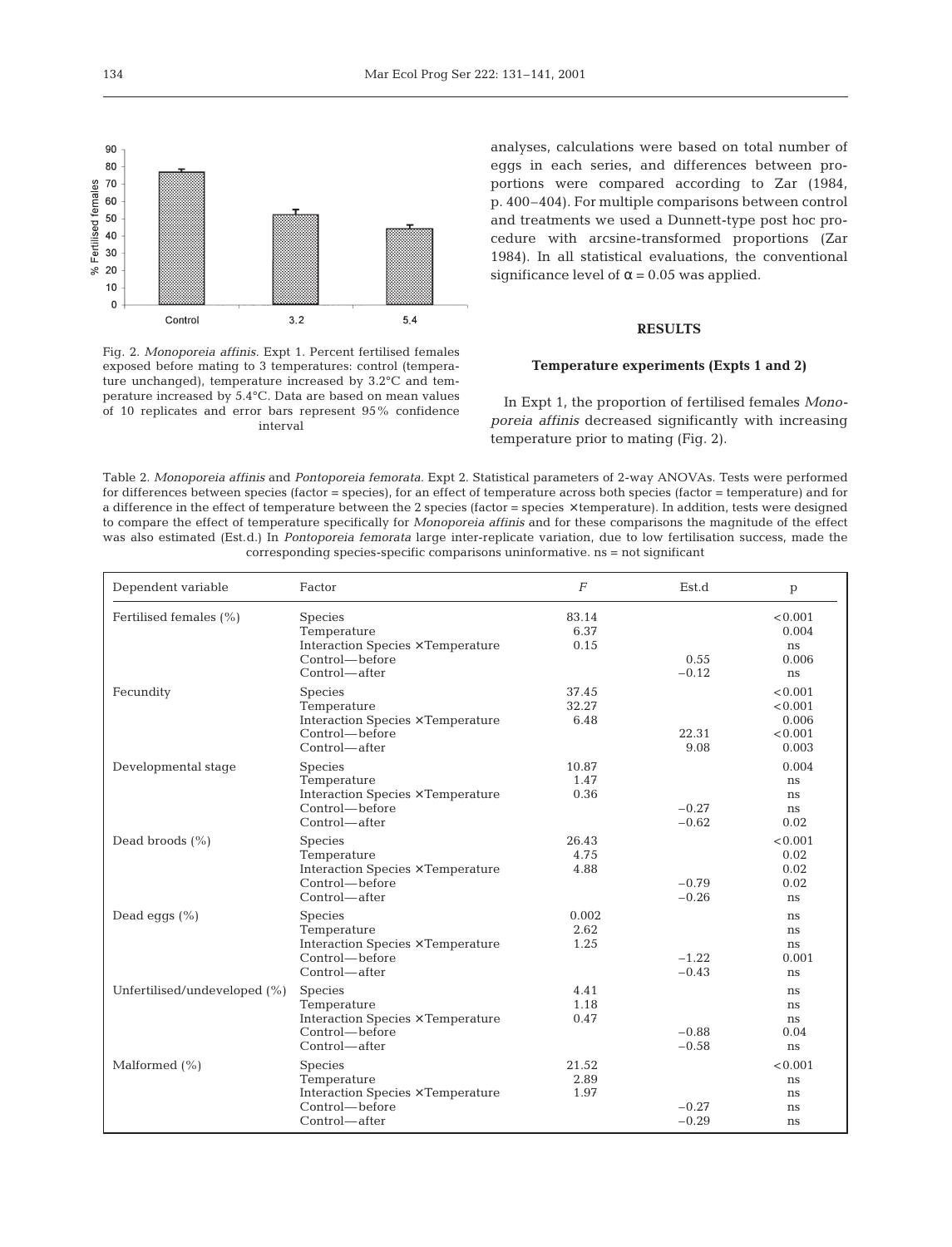In Expt 2, the rate of fertilised females also decreased when exposed to increased temperature prior to mating, but to a lesser extent than in Expt 1 (Table 2, Fig 3A). The effect was similar in both species, although statistically significant only for *Monoporeia affinis*. Examination of the unfertilised female *Pontoporeia femorata* revealed a considerable difference in gonad development between specimens. We found females with both mature degenerated gonads and females with small immature gonads in which development was delayed by about 2 mo; this occurred irrespective of temperature treatment and reduced the number of fertilised *P. femorata* females available for examination.

Increased pre-mating temperature caused a substantial reduction in fecundity in both species, whereas increased post-mating temperature caused but a moderate reduction (Table 2, Fig. 3B). Similar results were

obtained whether females with dead broods were included in or excluded from the fecundity calculations. Exposure to raised post-mating temperature resulted in a significantly higher stage of embryo development in *Monoporeia affinis* (Table 2, Fig. 3C). Pre-mating exposure to increased temperature did not affect embryonic development in either species. Regardless of treatment, fecundity was higher and embryos further developed in *M. affinis* than in *Pontoporeia femorata* (Table 2, Fig. 3C).

The proportion of females carrying a dead brood was higher after exposure to increased temperature than in controls (Table 2, Fig. 3D). The effect was statistically significant for pre-mating exposure in *Monoporeia affinis* (Table 2).

The percentage of dead and undeveloped/unfertilised eggs in *Monoporeia affinis* was higher when temperature was increased before mating (Table 2,



Fig. 3. *Monoporeia affinis* and *Pontoporeia femorata.* Expt 2. Amphipods exposed to increased (by 3.2°C) temperature before or after mating. (A) Fertilised females; (B) fecundity (egg/female); (C) embryo developmental stage; (D) % females with dead brood; (E) % dead eggs; (F) % unfertilised/undeveloped eggs. Data are based on mean values of 5 replicates and error bars represent 95% confidence interval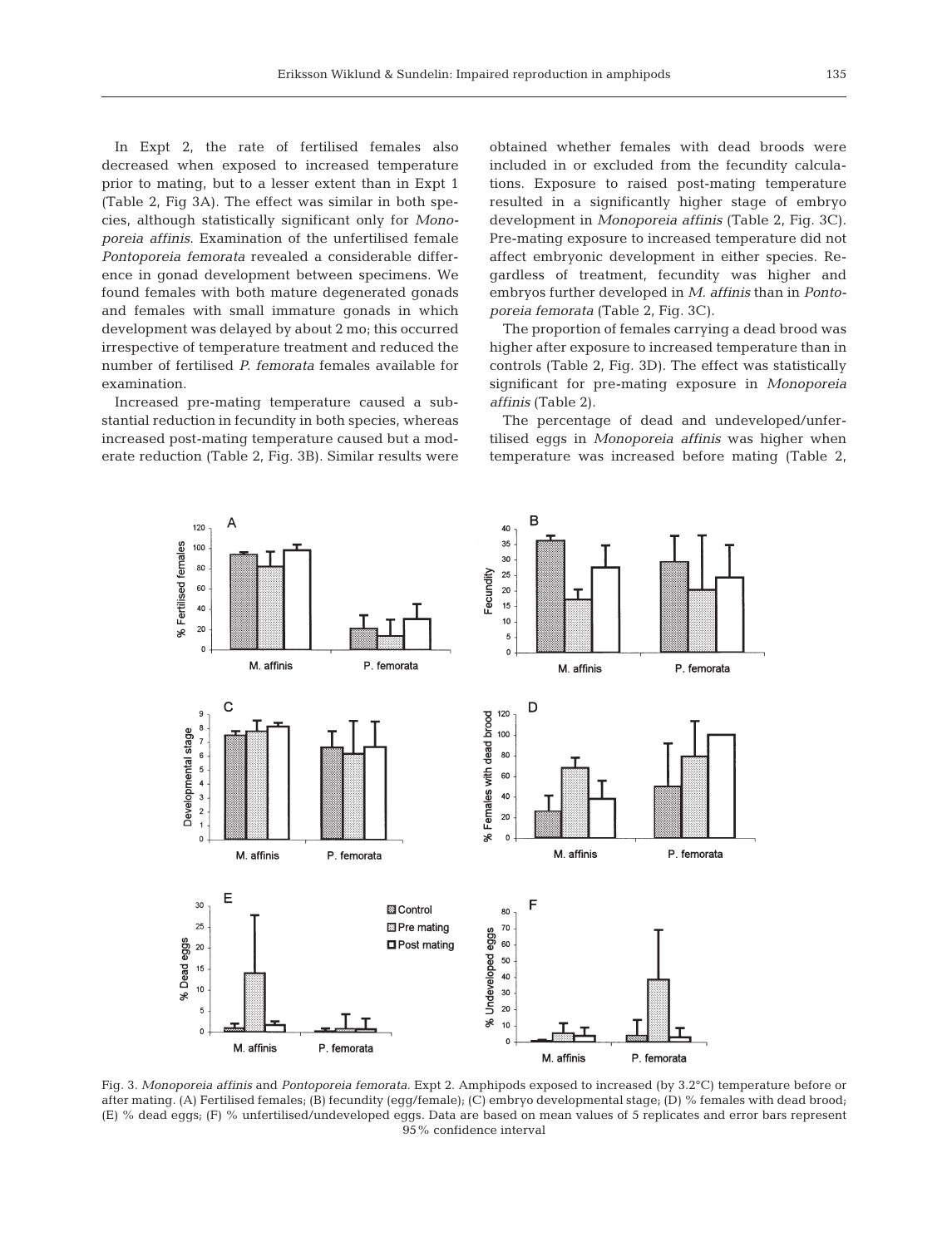| Table 3. <i>Monoporeia affinis:</i> Expt 3. Statistical parameters of 1-way ANOVAs and Dunnett-type post hoc procedure. low ox.: low |
|--------------------------------------------------------------------------------------------------------------------------------------|
| oxygen; cont. sed.: contaminated sediment. Other abbreviations as in Table 2. Insufficient numbers of Pontoporeia femorata were      |
| available for analysis because of low abundance in the field                                                                         |
|                                                                                                                                      |

| Dependent variable                          | Factor                                                                                                   | F     | Est.d                         | p                                        |
|---------------------------------------------|----------------------------------------------------------------------------------------------------------|-------|-------------------------------|------------------------------------------|
| Fertilised females (n)                      | Treatment<br>Control—low oxygen<br>Control—contaminated sediment<br>$Control$ low $ox$ , $+ cont$ , sed. | 15.49 | 7.20<br>6.60<br>5.80          | < 0.001<br>< 0.001<br>< 0.001<br>< 0.001 |
| Unfertilised/undeveloped<br>females $(\% )$ | Treatment<br>Control—low oxygen<br>Control—contaminated sediment<br>$Control$ — $low$ $ox. + cont.$ sed. | 6.85  | $-2.14$<br>$-1.44$<br>$-0.79$ | 0.007<br>0.003<br>ns<br>ns               |
| Dead brood $(\% )$                          | Treatment<br>Control—low oxygen<br>Control—contaminated sediment<br>$Control$ low $ox$ , $+ cont$ , sed. | 7.57  | $-1.31$<br>0.16<br>$-0.82$    | 0.004<br>0.007<br>ns<br>0.046            |
| Fecundity                                   | Treatment<br>Control—low oxygen<br>Control—contaminated sediment<br>$Control$ low $ox$ , $+ cont$ , sed. | 6.42  | 2.82<br>$-3.11$<br>$-11.09$   | 0.013<br>ns<br>ns<br>0.02                |



Fig. 4. *Monoporeia affinis.* Expt 3. Amphipods exposed to moderate hypoxia solely and in combination with contaminated sediment during the reproduction cycle (September to January). (A) Number of fertilised females; (B) % unfertilised females; (C) % females with dead brood. Data are based on mean values of 5 replicates and error bars represent SD

Fig. 3E,F). Due to large inter-replicate variation in series with *Pontoporeia femorata,* the increased percentage of unfertilised/undeveloped eggs was not statistically significant in this species. Finally, increased temperature did not increase the percentage of malformed embryos in either species, although malformations were more frequently in *P. femorata* (3.4 to 9.4%) than in for *M. affinis* (1.9 to 3.8%) (Table 2).

## **Oxygen experiment (Expt 3)**

The number of fertilised female *Monoporeia affinis* was severely reduced in all treatments compared to control (Table 3, Fig. 4A) and the percentage of unfertilised females was higher (Table 3, Fig. 4B). Furthermore, the number of females with dead broods increased when exposed to reduced oxygen levels during the periods of gonad maturation and embryogenesis. Exposure to contaminated sediment did not further increase this aberration (Table 3, Fig. 4C). Exposure to hypoxia did not affect fecundity, while low oxygen concentrations in combination with contaminated sediment decreased fecundity (Table 3).

Due to a low fertilisation rate, there was only a limited amount of data available for analyses of different embryo aberrations. Nevertheless, the proportion of both malformed and unfertilised/undeveloped eggs was shown to increase compared to controls (p < 0.001) (Table 4). The degree of decay among the dead and dying eggs varied considerably, resulting in difficulties in counting the dead eggs. We therefore omitted this variable from the analyses.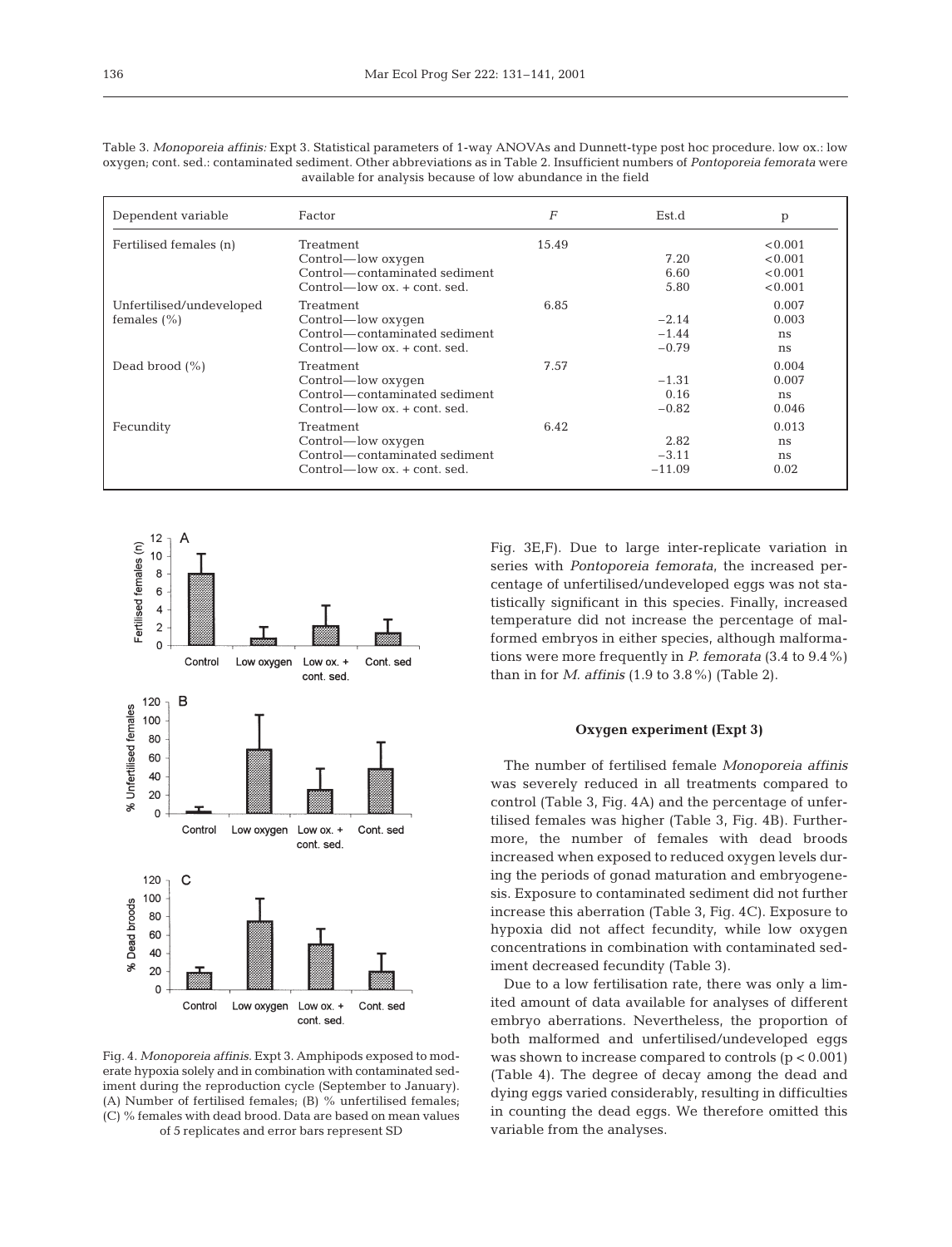| ۹           |  |
|-------------|--|
| I<br>$\sim$ |  |
|             |  |

Table 4. *Monoporeia affinis.* Expt 3. Results and statistical parameters of multiple comparisons (Dunnett-type post hoc procedure), of the variables malformed and unfertilised/undeveloped eggs. In both cases, main effects resulted in  $p < 0.001$  after a comparison between proportions (Zar 1984). –: comparison uniformative because mean proportion lower than control

| Parameter                         | Control | Low $O_2$ conc. | Low $O_2$ conc. $+$<br>contaminated sediment | Contaminated<br>sediment |
|-----------------------------------|---------|-----------------|----------------------------------------------|--------------------------|
| Malformed eggs $(\%)$             | 2.8     | 4.7             | 8.6                                          | 7.8                      |
| Transformed proportions           | 9.72    | 12.91           | 17.16                                        | 16.33                    |
| <b>SE</b>                         |         | 1.34            | 0.99                                         | 0.98                     |
| Critical $q_{0.05,\infty,4}$      |         | 2.35            | 2.35                                         | 2.35                     |
| Actual q                          |         | 2.37            | 7.44                                         | 6.76                     |
| Unfertilised/undeveloped eggs (%) | 1.78    | 5.69            | 5.80                                         | 0.42                     |
| Transformed proportions           | 7.6     | 14.17           | 14.06                                        | 4.31                     |
| <b>SE</b>                         |         | 1.34            | 0.99                                         | 0.98                     |
| Critical $q_{0.05,\infty,4}$      |         | 2.35            | 2.35                                         | 2.35                     |
| Actual q                          |         | 4.90            | 6.52                                         | $\overline{\phantom{a}}$ |

## **DISCUSSION**

## **Temperature experiments (Expts 1 and 2)**

*Monoporeia affinis* is a stenotherm, cold-water glacial relict with a previously reported temperature tolerance of 11°C in long-term laboratory experiments (Smith 1972) and 14.5°C in field observations (Ekman 1915). Segerstråle (1937, 1978) reported a much higher temperature tolerance of 22°C in short-term experiments and field observations, while earlier work based on field observations reported that reproduction was already inhibited at 7°C (Samter & Weltner 1904).

### Effect of increased temperature on reproduction

In our study, a temperature increase of 3 to 5°C did not inhibit, but clearly affected reproduction in *Monoporeia affinis*. Fertilisation success was affected to a lesser extent in Expt 2, where females were examined in January, than in Expt 1, where females were examined in November. This indicates that mating could be delayed rather than inhibited by increased temperature and that it takes place when the water temperature subsequently falls. Furthermore, there are indications of higher sensitivity during the period of gonad maturation than in the period of embryogenesis. The percentages of dead eggs and females carrying dead broods were higher after pre-mating exposure, while no significant effects were recorded after exposure during embryogenesis.

The correlation between pre-mating exposure and reproductive disorders in terms of unfertilised females and dead broods could be explained by the high temperature-sensitivity of male sperm. In Atlantic salmon *Salmo salar*, sperm mobility (which is considered to reflect fertilisation ability: Aas et al. 1991), was already affected at temperatures above 4°C (Vladic & Järvi 1997). The temperature sensitivity of male sperm is highly relevant for amphipods, since particularly adult males migrate vertically in the water column during gonad development and mating. This period coincides with the maximum water temperatures in late summer and early autumn (Segerstråle 1937, Donner et al. 1987). At the sampling site the temperature at 30 m depth and above shows great variation over the year and as late as October temperatures of 11.8°C have been registered (SHARK database).

## Differences between *Monoporeia affinis* and *Pontoporeia femorata*

Dead eggs occurred more frequently in *Monoporeia affinis* than in *Pontoporeia femorata*: the majority of these eggs were undeveloped or unfertilised. *P. femorata* on the other hand had tended towards a higher proportion of undeveloped or unfertilised eggs. We suggest however that both species were affected in a similar way, the difference being that the dead eggs of *M. affinis* were at a later stage in the process of degeneration than the merely unfertilised/undeveloped eggs of *P. femorata*. The developmental stages of *P. femorata* embryos was also found to be lower than those of *M. affinis.*

The percentage of malformed embryos was on a par with Baltic background levels, which are 2 to 4% for *Monoporeia affinis* and 5 to 10% for *Pontoporeia femorata* (Andersson et al. 1999). The reason for the higher malformation rate in *P. femorata* is unclear, but as a marine species living in the Baltic, on the border of its salinity tolerance, its resistance to various stressors may be lowered. Results contradicting our salinity hypothesis were, however, obtained by Johansson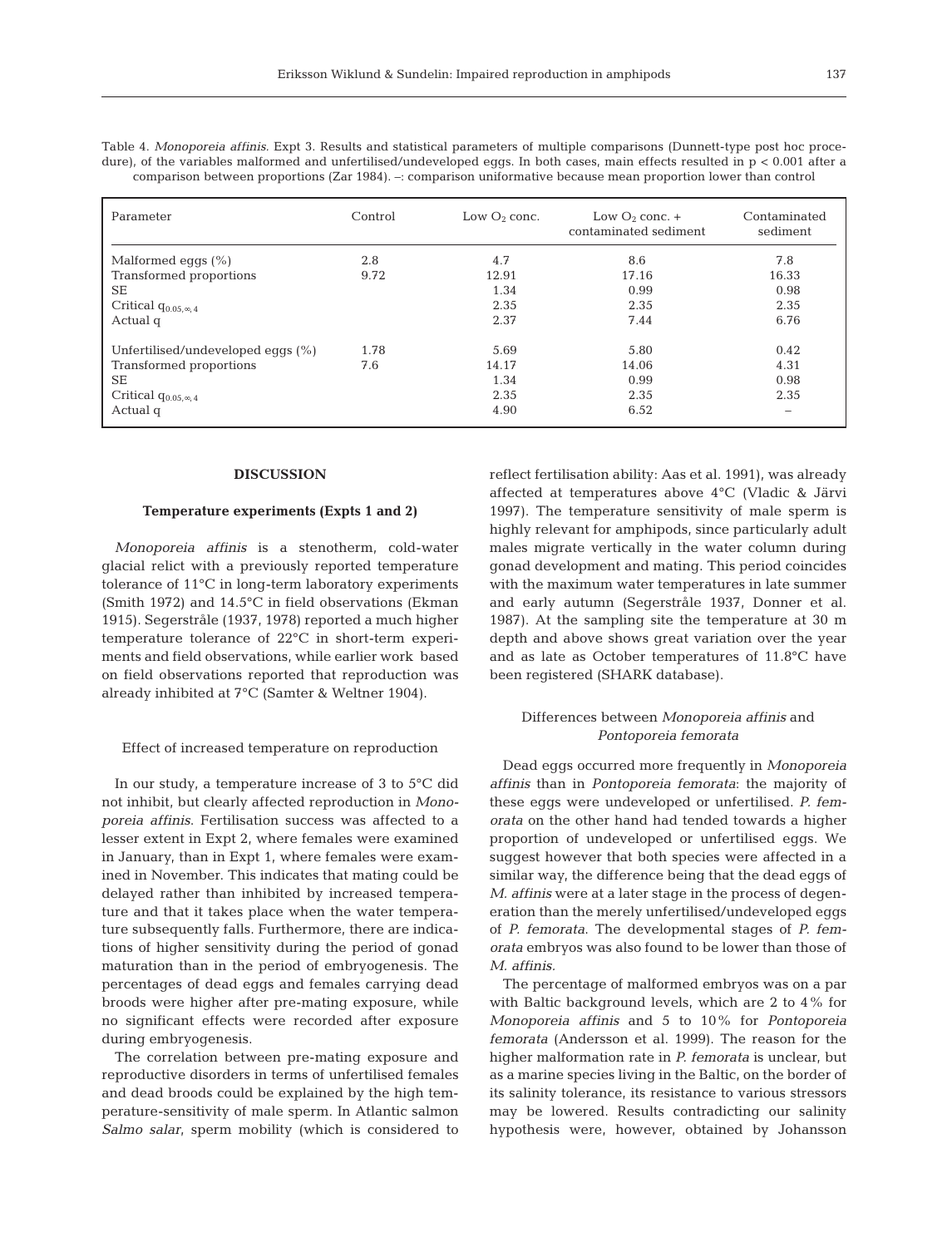(1997a), who reported that increased salinity did not increase tolerance to hypoxia in *P. femorata*.

The greatest dissimilarity between species was the large variation in gonad maturation observed in *Pontoporeia femorata* regardless of treatment*.* A large proportion of *P. femorata* specimens deviated from the normal seasonal reproduction cycle. As the reproduction cycle is triggered by the reduction of light after midsummer (Segerstråle 1971), amphipods living at depths where no perception of light is possible sometimes have a more dispersed reproduction period. However, both species in this experiment were collected at the same location at 45 to 50 m depth, a depth that should not influence the normal reproduction period. *P. femorata* in abnormal reproductive stages have also been observed in the field (Sundelin et al. 2000). We have no explanation for the dispersed reproduction observed for *P. femorata*. Normally, embryos are hatched in February to March at the time of the spring bloom; hatching in the 'wrong' season could result in juveniles not receiving sufficient and/or high-quality food.

The observed difference in fecundity between these 2 species is in accordance with data from the monitoring programme in the Baltic, where the fecundity of *Pontoporeia femorata* is lower than that reported for the north-western Atlantic (Steele & Steele 1978). The reason for this fecundity difference is unclear. Dwelling on the border of its salinity tolerance might be the explanation not only of the high malformation rate but also of the lower fertility rate in *P. femorata*.

## **Oxygen experiment (Expt 3)**

Most studies concerning benthos and hypoxia focus on lethal oxygen concentrations (Sprague 1963, Gamble 1970, Johansson 1997a). Fewer studies have dealt with sublethal concentrations (Hagerman & Szaniawska 1986, Breitburg et al. 1994), and even fewer with the sublethal effects of hypoxia on reproduction (Breitburg 1992).

The oxygen concentrations in this experiment were not constant, reflecting the situation *in situ*. Oxygen concentration varied between 2.5 and 6.6 ml  $O_2$  l<sup>-1</sup> during September and October 1992–1999 (SHARK database). The oxygen measurements were carried out at 40 m depth at a station included in the Swedish National Monitoring Programme and situated close to the sampling site of this experiment.

### Effects of moderate hypoxia on broods

The time spent on active brooding increases when oxygen conditions are impaired or when temperature

increases. Brooding also increases after gastrulation and decreases at the end of embryogenesis (Dick et al. 1998). In our experiment, low oxygen caused an increased number of dead broods. However, despite increased efforts by the females to oxygenate their broods (i.e. increasing oxygenation by movments of their pleiopods) repeated and/or extended periods of hypoxia may diminish their ability to do this as actively as necessary. This implies that during sensitive parts of the life cycle, temporary hypoxia, which does not affect the adult amphipod, could be lethal do the embryo. Embryonic and larval stages are more sensitive to environmental stressors such as fluctuating hypoxia, temperature and salinity than juveniles (Baker & Mann 1994, Qiu & Qian 1998).

### Effects of hypoxia on mating and fertilisation

In the oxygen experiment, the number of fertilised females was lower and the rate of unfertilised females higher in the treatment than in the control group, irrespective of whether solely hypoxia or hypoxia combined with contaminants was tested. Multiple stressors can act either synergistically or antagonistically. The effect of multiple stressors may be other than the sum or product of the individual effect of single factors (Folt et al. 1999). A possible synergistic effect was observed for fecundity in our experiment, as the combination of contaminated sediment and low oxygen reduced fecundity, while none of these factors by itself had any significant effect.

The proportion of malformed eggs was higher in the contaminated sediment series, which agrees with results of Sundelin & Eriksson (1998). The proportion of unfertilised/undeveloped eggs was higher in the series exposed to moderate hypoxia. The lower number of fertilised females, and possibly also the higher proportion of unfertilised eggs could partly be due to low survival rates of males and possibly also to death of fertilised females. A higher sensitivity to hypoxia of males and egg-bearing females has been observed (Vopel et al. 1998). Moreover, the swimming activity of *Monopreia affinis* and *Pontoporeia femorata*, which is strongly connected to the mating process, has been reported to be significantly affected at 3.9 mg  $O_2$   $l^{-1}$ (Johansson 1997b). Non-reproduction has also been observed to be correlated with hypoxia (Trippel & Harvey 1988).

The variable oxygen situation at coastal stations in the Baltic where hypoxia frequently occurs (Elmgren 1989, Andersson et al. 2000) is stressful for the benthic species. The sensitivity to low oxygen concentrations of *Monoporeia affinis* is subject to debate; this species has been classified as moderately tolerant to hypoxia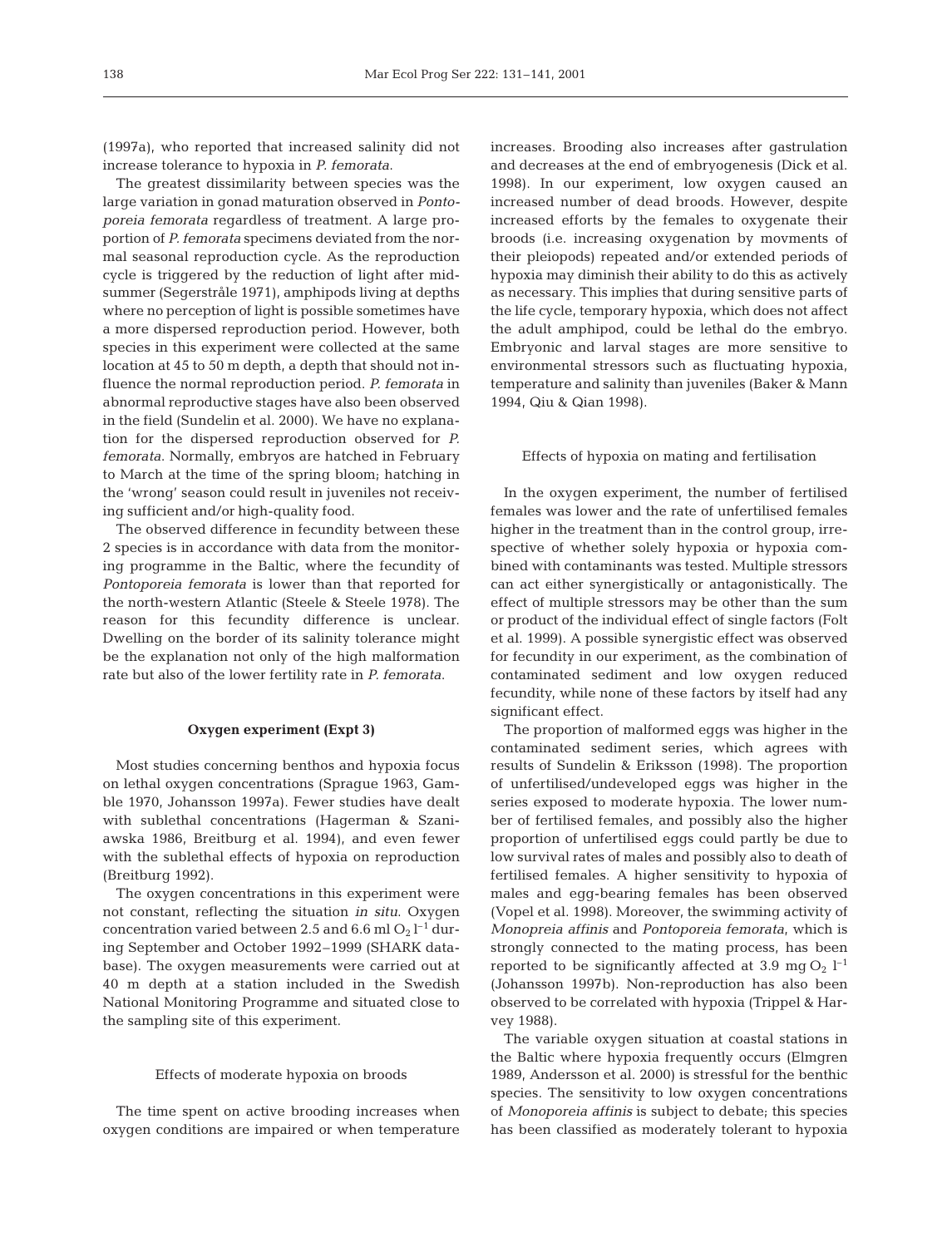by Sandberg-Kilpi et al. (1999), while Modig & Òlafsson (1998) consider it very sensitive. *Pontoporeia femorata* was reported by Johansson (1997a) to be less tolerant to hypoxia than *M. affinis*. However, when the 2 species co-occur, *P. femorata* is found deeper in the sediment (Hill & Elmgren 1987), where the oxygen concentration is generally lower. Lower respiration rates have also been reported for *P. femorata* (Cederwall 1979), and might be the explanation of the deeper burrowing of this species. It is therefore difficult to make any statement about the sensitivity to hypoxia of *P. femorata* reproduction.

#### **Bioenergetic considerations**

### Temperature

*Monoporeia affinis* ( $Q_{10} = 1.7$  to 2.0; Lehtonen & Andersin 1998) subjected to increased temperature prior to mating could be at a bioenergetic disadvantage. A rise in temperature of 3.2°C would increase the oxygen consumption of this amphipod by approximately 20 to 25% (Schmidt-Nielsen 1997, p. 218–221), and likewise increase its metabolism. The amphipods used in our experiments store energy in the form of lipids from spring to early autumn. The lipid content of Baltic adult amphipods mainly range from 20 to 40%, depending on season and location (Hill et al. 1992, Lehtonen 1995, 1996). A sufficient amount of stored lipids in relation to size is one of the signals triggering the onset of reproduction (Lehtonen 1996). During autumn and winter, lipids will be relocated to gonads and consumed during reproduction. A rise in temperature increases energy cost and a smaller amount of lipids are available for gonad maturation. Lipid storage in *Mysis relicta*, for instance, occurs only in colder water (Chess & Stanford 1999). We argue, therefore, that the reduction in fecundity for females exposed to increased pre-mating temperature in this study is likely to have been a result of increased lipid consumption during gonad development and a subsequent impaired capability to produce eggs.

## Hypoxia

Hypoxia could also increase energetic costs due to a higher respiration rate (Wannamaker & Rice 2000). In our study the low oxygen concentrations did not cause any considerable effect on fecundity, although hypoxia in combination with contaminants decreased fecundity. Fecundity is also affected by other reproduction disorders. The effects on fecundity caused by dead broods could for instance be difficult to discriminate from possible effects of increased energetic cost on gonad development due to higher lipid consumption.

## **Field and monitoring implications**

Malformed embryos have proved to be a sensitive biomarker in toxicity tests as well as in field studies of industrial recipients, while females carrying dead broods and dead or unfertilised/undeveloped eggs have shown no correlation with contaminant exposure (Sundelin & Eriksson 1998). The results of the current experiments indicate that the anomalies observed in field-collected amphipods could be explained by hypoxia or increased temperature during critical periods of the reproduction cycle. In the Baltic, gonad maturation occurs during early autumn, a period when moderate hypoxia frequently occurs and elevated temperature occasionally. This could explain our findings.

Our results demonstrate the possibility of separating anomalies caused by contaminants from other types of interference in the field. Most biomarkers for effectmonitoring of contaminants also respond to abiotic variables that vary naturally in the Baltic (e.g. hypoxia and elevated water temperatures). Little effort has been made in studies to examine the sensitivity of biomarkers to these physico-chemical variables, and to separate the effects of contaminants from the effects of other types of stresses. Optimal biomarkers for monitoring contaminants in the field should respond to toxicants but not (or at least only to a lesser extent) to other types of stress. Davis (1993) underlined the urgent need for sensitive early-warning biomarkers with low response to natural climate variables in effect-monitoring of the benthic ecosystem.

In conclusion, for amphipods in the Baltic Sea the most suitable biomarker for effects of increased water temperatures and hypoxia in bottom water and sediments seems to be females carrying dead broods. The proportions of dead or unfertilised/undeveloped eggs are also potential variables in non-contaminant monitoring, although further studies are needed to corroborate these findings.

*Acknowledgements.* The data from the SHARK database was produced by Dr Ulf Larsson and co-workers, Department of Systems Ecology, Stockholm University, Sweden in the National Swedish and HELCOM monitoring programmes. We also thank Eva Håkansson for sampling and experimental work, Melinda Fones for linguistic revision, Ingela Björck for linguistic revision and valuable comments on the manuscript, and Dr Stig Johan Wiklund for statistical advice.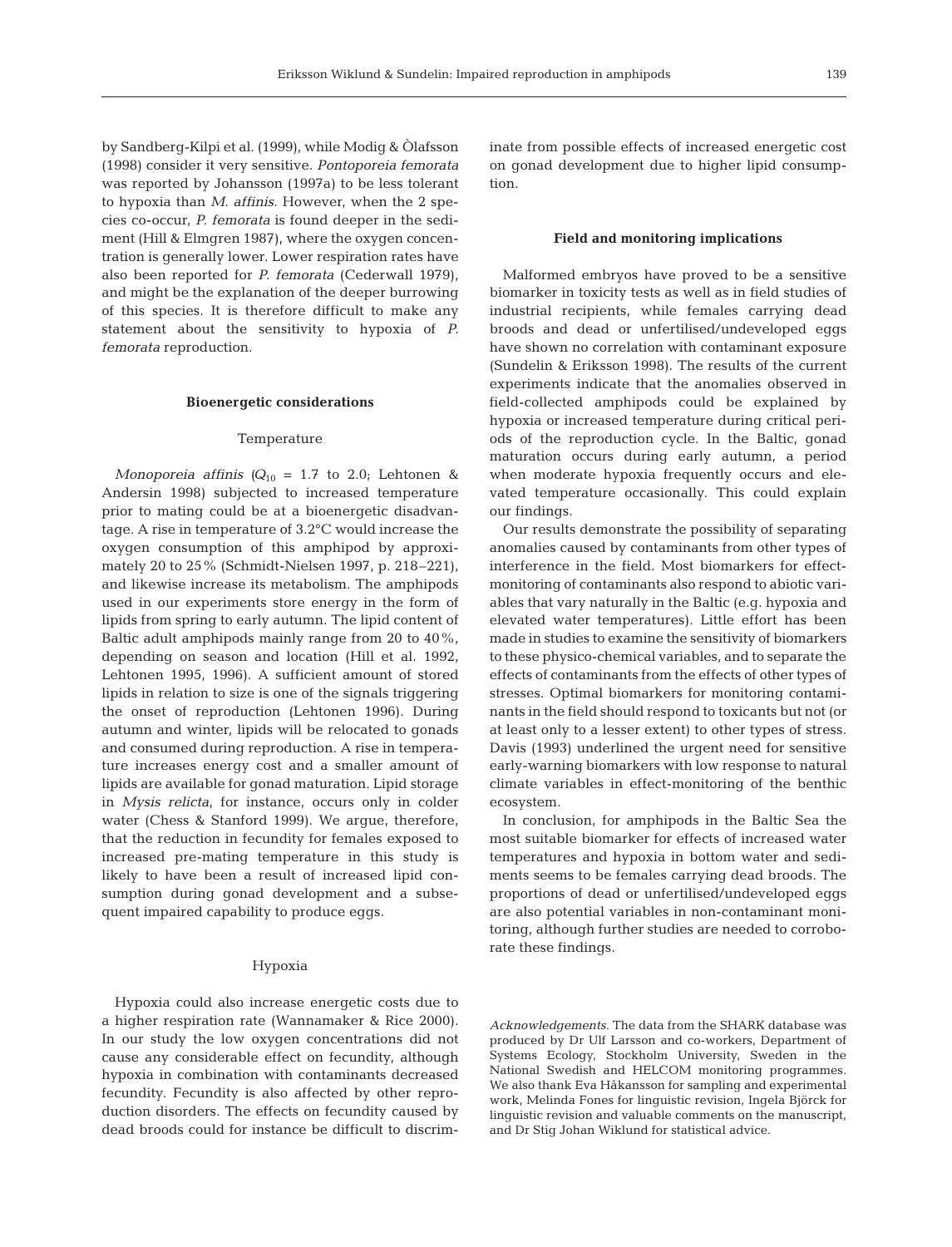## LITERATURE CITED

- Aas GH, Refstie T, Gjerde B (1991) Evaluation of milt quality of Atlantic salmon. Aquaculture 95:125–132
- Andersson L, Cederwall H, Sundelin B, Eriksson AK (1999) Bottom water and soft bottom fauna. In: Tidlund A (ed) Östersjö 98, Swedish marine monitoring in the Baltic Proper 1998. Stockholm Marine Research Center, Stockholm, p 33–37
- Andersson L, Sundelin B, Eriksson Wiklund AK (2000) Bottom water and soft bottom fauna. In: Tidlund A (ed) Östersjö 99, Swedish marine monitoring in the Baltic Proper 1999 Stockholm Marine Research Center, Stockholm, p 23–27
- Baker SM, Mann R (1994) Description of metamorphic phases in the oyster *Crassostrea virginica* and effects of hypoxia on metamorphosis. Mar Ecol Prog Ser 104:91–99
- Blomqvist S, Lundgren L (1996) A benthic sled for sampling soft bottoms. Helgol Wiss Meeresunters 50:453–456
- Breitburg DL (1992) Episodic hypoxia in Chesapeake Bay: interacting effects of recruitment, behaviour and physical disturbance. Ecol Monogr 62:525–546
- Breitburg DL, Steiberg N, DuBeau S, Cooksey C, Houde ED (1994) Effects of low dissolved oxygen on predation of estuarine fish larvae. Mar Ecol Prog Ser 104:235–246
- Cederwall H (1978) Long term fluctuations in the macrofauna of northern Baltic soft bottoms. Contrib Askö Lab Univ Stock 22:1–83
- Cederwall H (1979) Diurnal oxygen consumption and activity of two *Pontoporeia* (Amphipoda, Crustacea) species. In: Naylor E, Hartnoll RG (eds) Cyclic phenomena in marine plants and animals. Pergamon Press, Oxford, p 309–316
- Chess DW, Stanford J (1999) Experimental effects of temperature and prey assemblage on growth and lipid accumulation by *Mysis relicta* Loven. Hydrobiologia 412: 155–164
- Davis GE (1993) Design elements for monitoring programmes: the necessary ingredients for success. Environ Monit Assess 26: 100–105
- Dick JTA, Faloon SE, Elwood RW (1998) Active brood care in an amphipod: influences of embryonic development, temperature and oxygen. Anim Behav 56:663–672
- Donner KO, Lindström A, Lindström M (1987) Seasonal variation in the vertical migration of *Pontoporeia affinis* (Crustacea Amphipoda). Ann Zool Fenn 24:305–313
- Ekman S (1915) Die Bodenfauna des Vättern, qualitativ u. quantitativ untersucht. Int Rev Ges Hydrobiol Hydrogr 7: 146–425
- Elmgren R (1989) Man's impact on the ecosystem of the Baltic Sea: energy flows today and at the turn of the century. Ambio 18:326–332
- Elmgren R, Hansson S, Larsson U, Sundelin B, Boehm P (1983) The 'Tsesis' oil spill: acute and long term impact on the benthos. Mar Biol 73:51–65
- Eriksson AK, Håkansson E, Sundelin B (1999) Vitmärlans embryonalutveckling In: Wiklund K (ed) Gulf of Bottnia 1998. Umeå Marine Research Centre, Umeå, Sweden, p 13–14
- Folt CL, Chen CY, Moore MV, Burnaford J (1999) Synergism and antagonism among multiple stressors. Limnol Oceanogr 44:864–877
- Gamble JC (1970) Anaerobic survival of crustaceans *Corophium volutator*, *C. arenarium* and *Tanias chevreuxi*. Mar Biol Assoc UK 50:657–671
- Hagerman L, Szaniawska A (1986) Behaviour, tolerance, ventilation and circulation under hypoxia in the glacial relict *Saduria (Mesidotea) entomon*. Mar Ecol Prog Ser 34: 125–132
- Hill C, Elmgren R (1987) Vertical distribution in the sediment in the co-occurring benthic amphipods *Pontoporeia affinis* and *Pontoporeia femorata*. Oikos 49:221–229
- Hill C, Quigley MZ, Cavaletto JF, Gordon W (1992) Seasonal changes in lipid content and composition in the benthic amphipods M*onoporeia affinis* and *Pontoporeia femorata.* Limnol Oceanogr 37:1280–1289
- Ishaq R, Åkerman G, Näf C, Balk L, Bandh C, Broman D (1999) Organic pollutant characterization and toxicity testing of settling particulate matter by nanoinjection in sea trout *(Salmo trutta)* eggs. Environ Toxicol Chem 18:533–543
- Johansson B (1997a) Tolerance of the deposit-feeding amphipods *Monopreia affinis* and *Pontporeia femorata* to oxygen deficiency. Mar Ecol Prog Ser 151:135–141
- Johansson B (1997b) Behavioural response to gradually declining oxygen concentration by Baltic Sea macrobenthic crustaceans. Mar Biol 129:71–78
- Kajrup N (2000) Hydrografi och hydrokemi. In: Wiklund K (ed) Gulf of Bothnia 1999. Umeå Marine Research Center, Umeå, Sweden p 7–8
- Lehtonen KK (1995) Geographical variability in the bioenergetic characteristics of *Monoporeia/ Pontoporeia* spp. population from the northern Baltic Sea and their potential contribution to benthic nitrogen mineralization. Mar Biol 123:555–564
- Lehtonen KK (1996) Ecophysiology of the benthic amphipod *Monoporeia affinis* in an open-sea area of the northern Baltic Sea: seasonal variations in body composition, with bioenergetic considerations. Mar Ecol Prog Ser 143: 87–97
- Lehtonen KK, Andersin AB (1998) Population dynamics, response to sedimentation and role in the benthic metabolism of the amphipod *Monoporeia affinis* in an open-sea area of the northern Baltic Sea. Mar Ecol Prog Ser 168: 71–85
- Lopez G, Elmgren R (1989) Feeding depths and organic absorption for the deposit feeding benthic amphipods *Pontoporeia affinis* and *Pontoporeia femorata*. Limnol Oceanogr 34:982–991
- Modig M, Òlaffson E (1998) Responses of Baltic benthic invertebrates to hypoxic events. J Exp Mar Biol Ecol 229: 133–148
- Qiu JW, Qian PY (1998) Combined effects of salinity and temperature on juvenile survival, growth and maturation in the polychaete *Hydroide elegans*. Mar Ecol Prog Ser 168: 127–134
- Samter M, Weltner W (1904) Biologische Eigentümlichkeiten der *Mysis relicta*, *Pallasea quadrispinosa* und *Pontoporeia affinis*, erklärt aus ihrer eiszeitlichen Entstehung. Zool Anz 27:676–694
- Sandberg-Kilpi E, Visman B, Hagerman L (1999) Tolerance of the Baltic amphipod *Monoporeia affinis* to hypoxia, anoxia and hydrogen sulfide. Ophelia 50:61–68
- Schmidt-Nielsen K (1997) Animal physiology: adaptation and environment. 5th edn, Cambridge University Press, Cambridge
- Segerstråle SG (1937) Studien über die Bodentierwelt in südfinnländischen Küstengewässern. III. Zur Morphologie und Biologie des Amphipoden *Pontoporeia affinis*, nebst einer Revision der *Pontporeia*-Systematik. Comment Biol Soc Sci Fenn 7(1):1–183
- Segerstråle SG (1971) Light and gonad development in *Pontporeia affinis*. In: Crisp DJ (ed) Proc 4th Eur Mar Biol Symp. Cambridge University Press, Cambridge, p 573–581
- Segerstråle SG (1978) Upper limits of the depth range and temperature tolerance of the Baltic *Pontoporeia affinis* (Amphipoda, Crustacea) Ann Zool Fenn 15:200–201